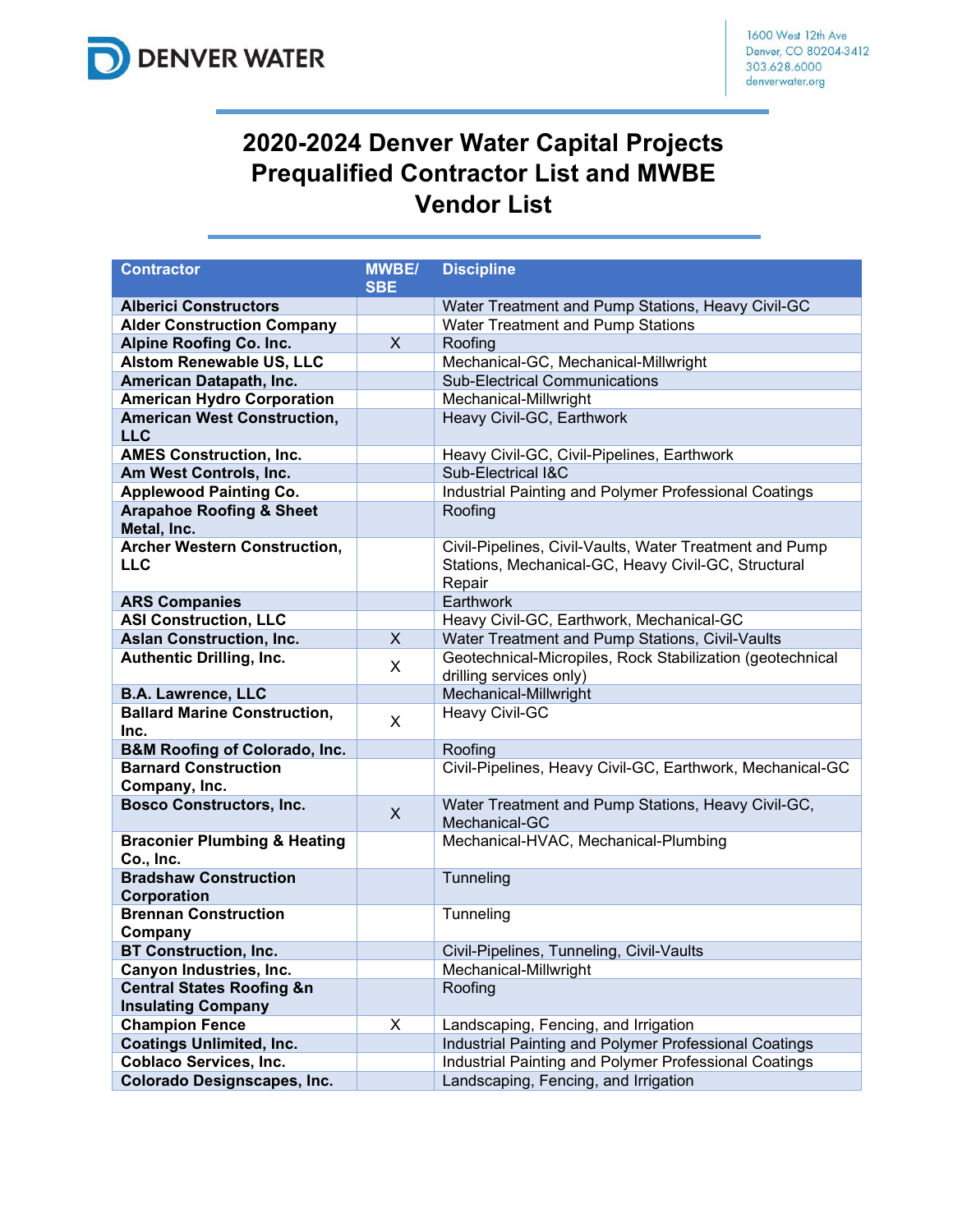| <b>Contractor</b>                                    | <b>MWBE/</b> | <b>Discipline</b>                                                                                      |
|------------------------------------------------------|--------------|--------------------------------------------------------------------------------------------------------|
|                                                      | <b>SBE</b>   |                                                                                                        |
| Concrete Express, Inc. (dba<br>CEI)                  |              | Heavy Civil-GC, Earthwork, Civil-Pipelines                                                             |
| <b>Concrete Works of Colorado,</b><br>Inc.           |              | Civil-Pipelines, Civil-Vaults, Heavy Civil-GC, Structural<br>Repairs                                   |
| <b>Colorado Moisture Control,</b><br>Inc. (dba CMC)  |              | Roofing                                                                                                |
| <b>Colorado Total Maintenance,</b><br>Inc.           | X            | Landscaping, Fencing, and Irrigation                                                                   |
| <b>Cornerstone Coatings</b>                          |              | Industrial Painting and Polymer Professional Coatings<br>(interior and exterior general painting only) |
| <b>Corrpro Companies, Inc.</b>                       |              | <b>Cathodic Protection</b>                                                                             |
| Designscapes Colorado, Inc.                          |              | Landscaping, Fencing, and Irrigation                                                                   |
| DH Underground, Inc.                                 |              | Tunneling                                                                                              |
| <b>Directional Plus, LLC</b>                         |              | Sub-Horizontal Directional Drilling (12-in diameter and<br>under)                                      |
| <b>Dragados</b>                                      |              | Tunneling, Water Treatment and Pump Stations, Heavy<br>Civil-GC                                        |
| <b>Dynalectric Colorado</b>                          |              | Electrical-GC, Electrical-Commercial, Sub-Electrical Power<br>Generation/Industrial                    |
| <b>E2 Power Systems, LLC</b>                         |              | Sub-Electrical Power Generation/Industrial                                                             |
| <b>ECI Site Construction</b><br>Management, Inc.     |              | Heavy Civil-GC                                                                                         |
| <b>Eckstine Electric Company</b>                     |              | Electrical-GC, Electrical-Commercial, Sub-Electrical Power<br>Generation/Industrial                    |
| <b>ESS Metron</b>                                    | X            | Sub-Electrical I&C                                                                                     |
| Envirocon, Inc.                                      |              | <b>Slurry Walls</b>                                                                                    |
| <b>Environmental Logistics</b>                       | X            | Landscaping, Fencing, and Irrigation                                                                   |
| <b>Farwest Corrosion Control</b><br>Company          | X            | <b>Cathodic Protection</b>                                                                             |
| FCI Constructors, Inc.                               |              | <b>DIA Vaults</b>                                                                                      |
| <b>Flatiron Constructors, Inc.</b>                   |              | Water Treatment and Pump Stations, Civil-Pipelines, Civil-<br>Vaults, Earthwork, Heavy Civil GC        |
| <b>Flynn Southwest LP</b>                            |              | Roofing                                                                                                |
| <b>Garney Companies, Inc.</b>                        |              | Civil-Pipelines, Civil-Vaults, Water Treatment and Pump<br><b>Stations</b>                             |
| <b>Gateway Co. of Utah</b>                           |              | Industrial Painting and Polymer Professional Coatings                                                  |
| <b>GeoStabilization International,</b><br><b>LLC</b> |              | Heavy Civil-GC (GeoTech)                                                                               |
| Geo Solutions, Inc.                                  |              | <b>Slurry Walls</b>                                                                                    |
| <b>GH Phipps</b>                                     |              | <b>Vertical Construction</b>                                                                           |
| <b>Glacier Construction Co., Inc.</b>                |              | Civil-Pipelines, Civil-Vaults, Water Treatment and Pump<br><b>Stations</b>                             |
| Global Diving & Salvage, Inc.                        |              | <b>Heavy Civil-GC</b>                                                                                  |
| <b>Global Underground</b>                            |              | Sub-Horizontal Directional Drilling, Tunneling,                                                        |
| Corporation                                          |              | <b>Civil-Pipelines</b>                                                                                 |
| Gracon, LLC                                          |              | Heavy Civil-GC, Mechanical-GC, Mechanical-Millwright,<br>Civil-Pipelines (24-in. diameter only)        |
| <b>Granite Construction</b><br>Company               |              | Heavy Civil-GC                                                                                         |
| <b>Guarantee Electrical</b><br><b>Contracting</b>    |              | Electrical-GC, Sub-Electrical Power Generation/Industrial                                              |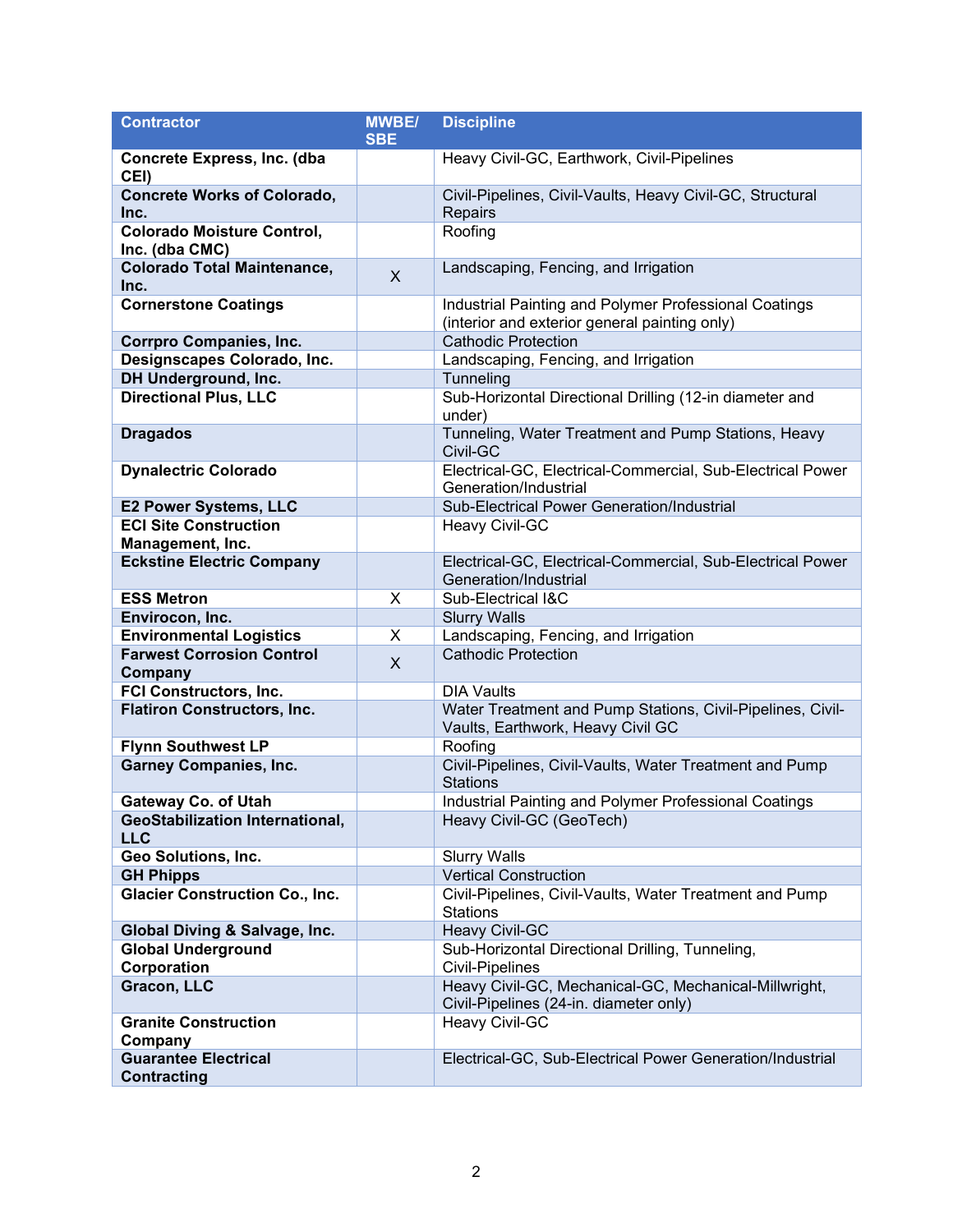| <b>Contractor</b>                                               | <b>MWBE/</b> | <b>Discipline</b>                                                           |
|-----------------------------------------------------------------|--------------|-----------------------------------------------------------------------------|
|                                                                 | <b>SBE</b>   |                                                                             |
| <b>Hamon Infrastructure</b>                                     |              | Heavy Civil-GC (general civil project only), Civil-Pipelines                |
|                                                                 |              | (small diameter only)                                                       |
| <b>Hall Irwin Corporation</b>                                   |              | <b>Slurry Walls</b>                                                         |
| <b>Harrison Western</b>                                         |              | Civil-Pipelines, Structural Repair, Tunneling,                              |
| <b>Construction</b>                                             |              | Geotechnical-Micropiles, Rock Stabilization                                 |
| <b>Corporation/Underground</b>                                  |              |                                                                             |
| Infrastructure Technologies,                                    |              |                                                                             |
| <b>LLC</b>                                                      |              |                                                                             |
| <b>Hartman Walsh Painting</b><br><b>Herbert Instrumentation</b> |              | Industrial Painting and Polymer Professional Coatings<br>Sub-Electrical I&C |
| Services, LLC                                                   |              |                                                                             |
| <b>Horizontal Mechanical</b>                                    |              | Mechanical-HVAC                                                             |
| <b>Solutions</b>                                                | X            |                                                                             |
| HPM, Inc.                                                       |              | Water Treatment and Pump Stations, (small projects only),                   |
|                                                                 |              | Mechanical-GC (small projects only)                                         |
| Huffman Engineering, Inc.                                       |              | Sub-Electrical I&C                                                          |
| Hunt Electric, Inc.                                             |              | Electrical-Commercial                                                       |
| <b>Hydrodig Denver, LLC</b>                                     |              | <b>Cathodic Protection</b>                                                  |
| <b>Hydro Consulting and</b>                                     |              | Mechanical-Millwright, Mechanical-GC                                        |
| <b>Maintenance Services</b>                                     |              |                                                                             |
| <b>Hydro Construction Company</b>                               |              | Water Treatment and Pump Stations                                           |
| <b>Industrial</b>                                               |              | Mechanical-Millwright                                                       |
| Constructors/Manager's, Inc.                                    |              |                                                                             |
| <b>Inland Potable Services, Inc.</b>                            |              | <b>Heavy Civil-GC</b>                                                       |
| Inquip Associates, Inc.                                         |              | <b>Slurry Walls</b>                                                         |
| <b>Integrated Controls, Inc.</b>                                |              | Electrical-I&C Sub                                                          |
| <b>Integrated Corrosion</b>                                     |              | <b>Cathodic Protection</b>                                                  |
| <b>Engineering</b>                                              |              |                                                                             |
| <b>Integrity Solutions Field</b>                                |              | <b>Cathodic Protection</b>                                                  |
| Services, Inc.                                                  |              |                                                                             |
| Intermountain Electric, Inc.<br>(dba IME)                       |              | Electrical-GC                                                               |
| <b>Interstate Highway</b>                                       |              | <b>DIA Vaults</b>                                                           |
| <b>Construction, Inc.</b>                                       |              |                                                                             |
| <b>Iron Woman Construction and</b>                              |              | Civil-Pipelines (24-in. diameter only)                                      |
| <b>Environmental Services</b>                                   | X            |                                                                             |
| <b>JCOR Mechanical</b>                                          | X            | Mechanical-Plumbing                                                         |
| J.F. Brennan Co                                                 |              | Heavy Civil-GC (diving/on-water)                                            |
| <b>J.R. Filanc Construction</b>                                 |              | Water Treatment and Pump Stations, Civil-Vaults, Heavy                      |
|                                                                 |              | Civil-GC                                                                    |
| Kantex Industries, Inc.                                         |              | <b>Cathodic Protection</b>                                                  |
| <b>Kelley Trucking</b>                                          |              | Heavy Civil-GC, Earthwork                                                   |
| <b>Kenny Electric</b>                                           |              | Electrical-GC (small electrical commercial                                  |
|                                                                 |              | projects/subcontractor)                                                     |
| Kleinfelder, Inc.                                               |              | Cathodic Protection (Subcontractor)                                         |
| <b>Kiewit Construction</b>                                      |              | Civil-Pipelines, Civil-Vaults, Water Treatment and Pump                     |
| <b>Co./Western Summit</b>                                       |              | Stations, Heavy Civil-GC                                                    |
| Construction, Inc.                                              |              | Civil Pipelines (small diameter only)                                       |
| K.R. Swerdfeger Construction<br><b>Lakewood Plumbing</b>        |              | Mechanical-Plumbing                                                         |
| Life Time Fence, Inc.                                           | X            | Landscaping, Fencing, and Irrigation                                        |
| L&S Electric, Inc.                                              |              | Sub-Electrical I&C                                                          |
|                                                                 |              |                                                                             |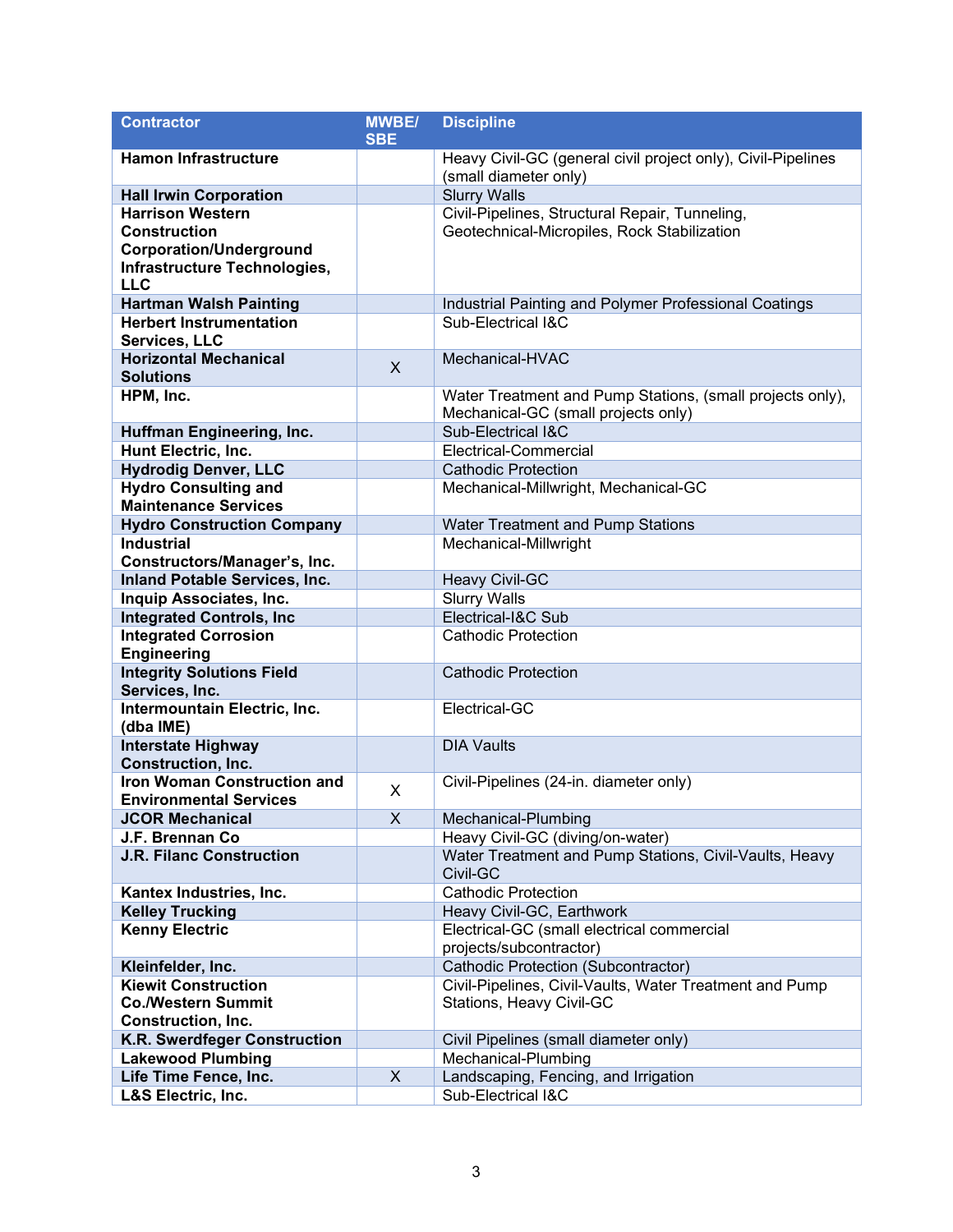| <b>Contractor</b>                              | <b>MWBE/</b> | <b>Discipline</b>                                                                                          |
|------------------------------------------------|--------------|------------------------------------------------------------------------------------------------------------|
|                                                | <b>SBE</b>   |                                                                                                            |
| <b>Ludvik Electric Co.</b>                     |              | Electrical-Commercial, Electrical-GC, Sub-Electrical Power<br>Generation/Industrial                        |
| <b>Magnus Pacific, LLC</b>                     |              | <b>Slurry Walls</b>                                                                                        |
| <b>Mandros Painting, Inc.</b>                  |              | Industrial Painting and Polymer Professional Coatings                                                      |
| <b>Marine Diving Solutions</b>                 |              | Heavy Civil-GC                                                                                             |
| <b>McCarthy Building</b>                       |              | Water Treatment and Pump Stations                                                                          |
| Companies, Inc.                                |              |                                                                                                            |
| McDade-Woodcock, Inc.                          |              | Electrical-Commercial, Electrical-GC, Sub-Electrical Power<br>Generation/Industrial                        |
| <b>McMillen Jacobs Associates</b>              |              | <b>Heavy Civil-GC</b>                                                                                      |
| <b>Michels Corporation</b>                     |              | Tunneling                                                                                                  |
| <b>Miller Pipeline, LLC</b>                    |              | <b>Civil-Pipelines</b>                                                                                     |
| <b>Moltz Construction, Inc.</b>                |              | Heavy Civil-GC, Water Treatment and Pump Stations                                                          |
| <b>M.A. Mortenson Construction</b>             |              | Water Treatment and Pump Stations, Civil-Vaults,                                                           |
|                                                |              | Civil-Pipelines, Earthwork                                                                                 |
| <b>Murphy Company</b>                          |              | Mechanical-HVAC, Mechanical-Plumbing                                                                       |
| <b>MWH Constructors</b>                        |              | Water Treatment and Pump Stations                                                                          |
| <b>NW Construction, Inc.</b>                   |              | Heavy Civil-GC                                                                                             |
| <b>Nicholson Construction</b>                  |              | Heavy Civil-Geotechnical                                                                                   |
| <b>Obayashi Corporation</b>                    |              | Heavy Civil-GC                                                                                             |
| <b>Oscar Renda Contracting, Inc.</b>           |              | <b>Civil-Pipelines</b>                                                                                     |
| Pacific Boring, Inc.                           | X            | Tunneling                                                                                                  |
| <b>Parsons Construction Group,</b>             |              | Water Treatment and Pump Stations                                                                          |
| Inc.                                           |              |                                                                                                            |
| <b>PCL Construction, Inc.</b>                  |              | Water Treatment and Pump Stations                                                                          |
| Phillips & Jordan, Inc.                        |              | <b>Heavy Civil-GC</b>                                                                                      |
| Pipe Jacking Trenchless, Inc.                  |              | Tunneling                                                                                                  |
| <b>Precision Industrial</b>                    |              | Mechanical-Millwright                                                                                      |
| Contractors, Inc.                              |              |                                                                                                            |
| <b>Premier Earthworks &amp;</b>                |              | Earthwork                                                                                                  |
| Infrastructure                                 |              |                                                                                                            |
| <b>Premier Specialty</b>                       | X            | <b>Structural Repair</b>                                                                                   |
| <b>Primex Controls</b>                         |              | Sub-Electrical I&C                                                                                         |
| <b>Qualcorr Engineering</b>                    |              | <b>Cathodic Protection</b>                                                                                 |
| <b>Quality Electrical Systems</b>              |              | Sub-Electrical I&C                                                                                         |
| <b>Quality Linings &amp; Painting,</b><br>Inc. | X            | Industrial Painting and Polymer Professional Coatings                                                      |
| <b>Ram-Co Trucking Services</b>                | X            | Earthwork                                                                                                  |
| Ram Industrial, Inc.                           | X            | Mechanical-Millwright (small projects - subcontractor)                                                     |
| <b>RD Pipeline Construction</b>                |              | DIA Vaults, Civil-Pipelines (small diameter only)                                                          |
| <b>RE Monks</b>                                |              | Heavy Civil-GC, Earthwork                                                                                  |
| <b>Redline Pipeline</b>                        |              | <b>Civil-Pipelines</b>                                                                                     |
| <b>Restruction Corporation</b>                 |              | <b>Structural Repair</b>                                                                                   |
| <b>Reynolds Construction, LLC</b>              |              | Civil-Pipelines, Civil-Vaults, Water Treatment and Pump<br>Stations, Heavy Civil-GC, Mechanical-Millwright |
| <b>Ric-Man Construction, Inc.</b>              |              | Civil-Pipelines, Tunneling                                                                                 |
| <b>RN Civil Construction</b>                   |              | <b>Water Treatment and Pump Stations</b>                                                                   |
| <b>Rock Solid Solutions</b>                    | X            | Geotechnical-Micropiles, Rock Stabilization                                                                |
| <b>SAK Construction, LLC</b>                   |              | Tunneling                                                                                                  |
| <b>Saunders Construction</b>                   |              | <b>Vertical Construction</b>                                                                               |
| <b>IHC Scott, Inc.</b>                         |              | Civil-Pipelines                                                                                            |